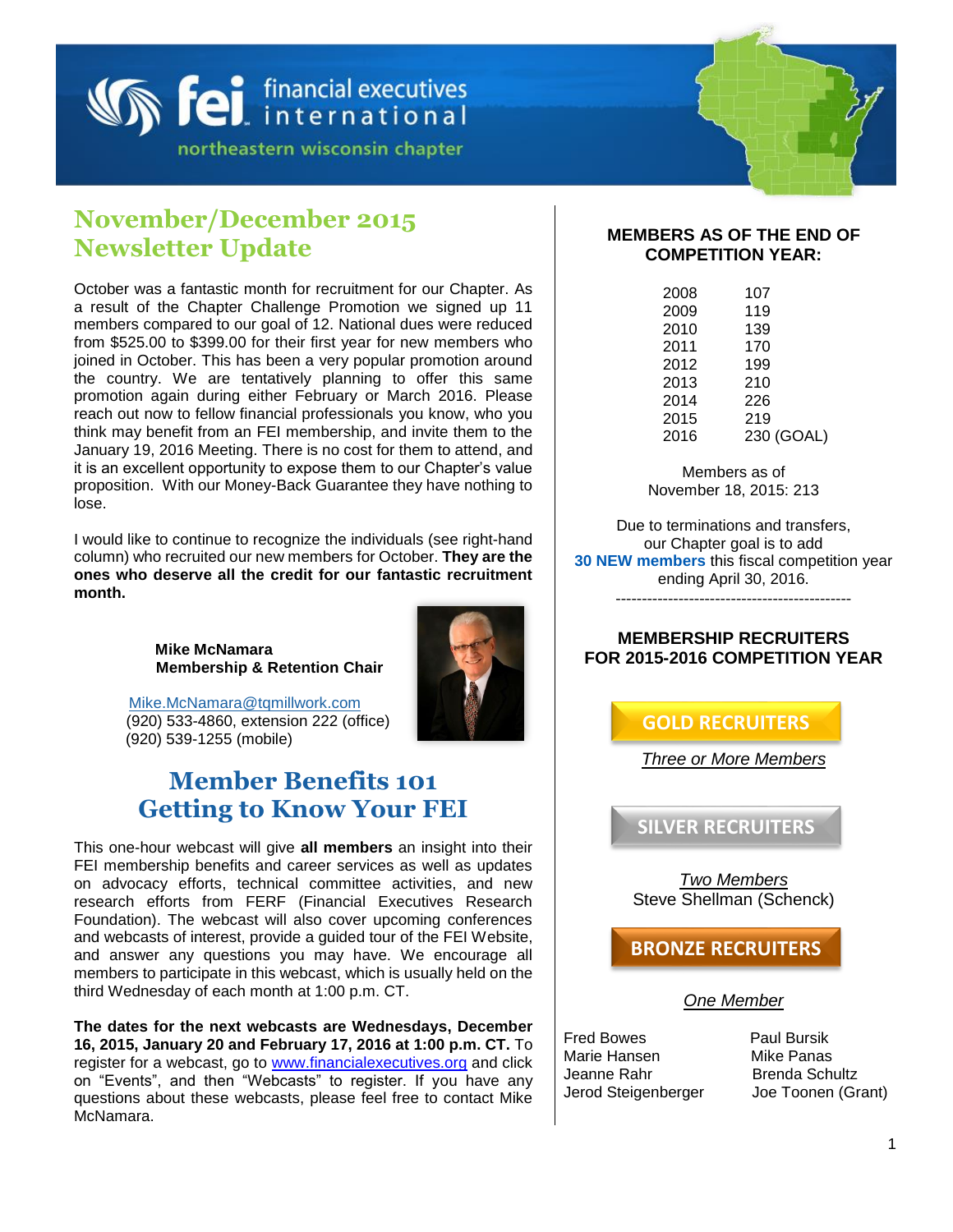# **Money Back Guarantee**

In order to support our recruitment efforts this fiscal year, the Chapter Board has approved offering a **MONEY-BACK GUARANTEE** for dues to new members if they do not find value in their membership. We are making this offer because we feel strongly about the value of our programs and networking opportunities. The details of this offer are as follows:

The Chapter will refund the national membership dues paid by any new members if they decide not to renew their membership after their first 12 months of membership.

- 1. Any new members whose applications are processed from July 1, 2015 through June 30, 2016, and who join the Northeastern Wisconsin Chapter, are eligible for this money-back guarantee.
- 2. Members who transfer in from or out to other chapters are not eligible.
- 3. The members must have attended at least four of the featured speaker presentations during the first 12 months of their membership.
- 4. As proof of their attendance, members must sign in and sign out on the attendance sheets for each meeting.
- 5. Within 60 days of their anniversary date of joining FEI, they must submit a written request for refund to Mike McNamara (mike.mcnamara@tqmillwork.com) and provide the reasons for FEI not meeting their expectations.
- 6. Any refunds approved will be issued in the same name and format (i.e. credit card, company check, etc.) as the amounts were originally paid.
- 7. In the event of any questions or disputes in administering this money-back guarantee, Mike McNamara will have sole authority to resolve the situation.
- 8. The effectiveness of this offer will be evaluated toward the end of the 2015-2016 fiscal year to determine whether to continue it for future years.

Please call someone today who you think might benefit from an FEI membership and invite them to our next Chapter event. **Thanks for your continued support in helping to grow OUR Chapter.**

# **Please Welcome Our Newest Chapter Members!**

**LISA ENGEL** Accounting Manager Great Northern Corp. Appleton Recruiter: Marie Hansen



 **CHAD FEEHAN**  Manager of Financial

 Planning & Analysis Expera Specialty Solutions Kaukauna Recruiter: Brenda Schultz

No picture available

**RANDY HINGTGEN** In Transition Fond du Lac Recruiter: Mike Panas



 **AURA KAWULA** 

**Controller**  Bassett Mechanical Kaukauna Recruiter: Jerod Steigenberger

No picture available